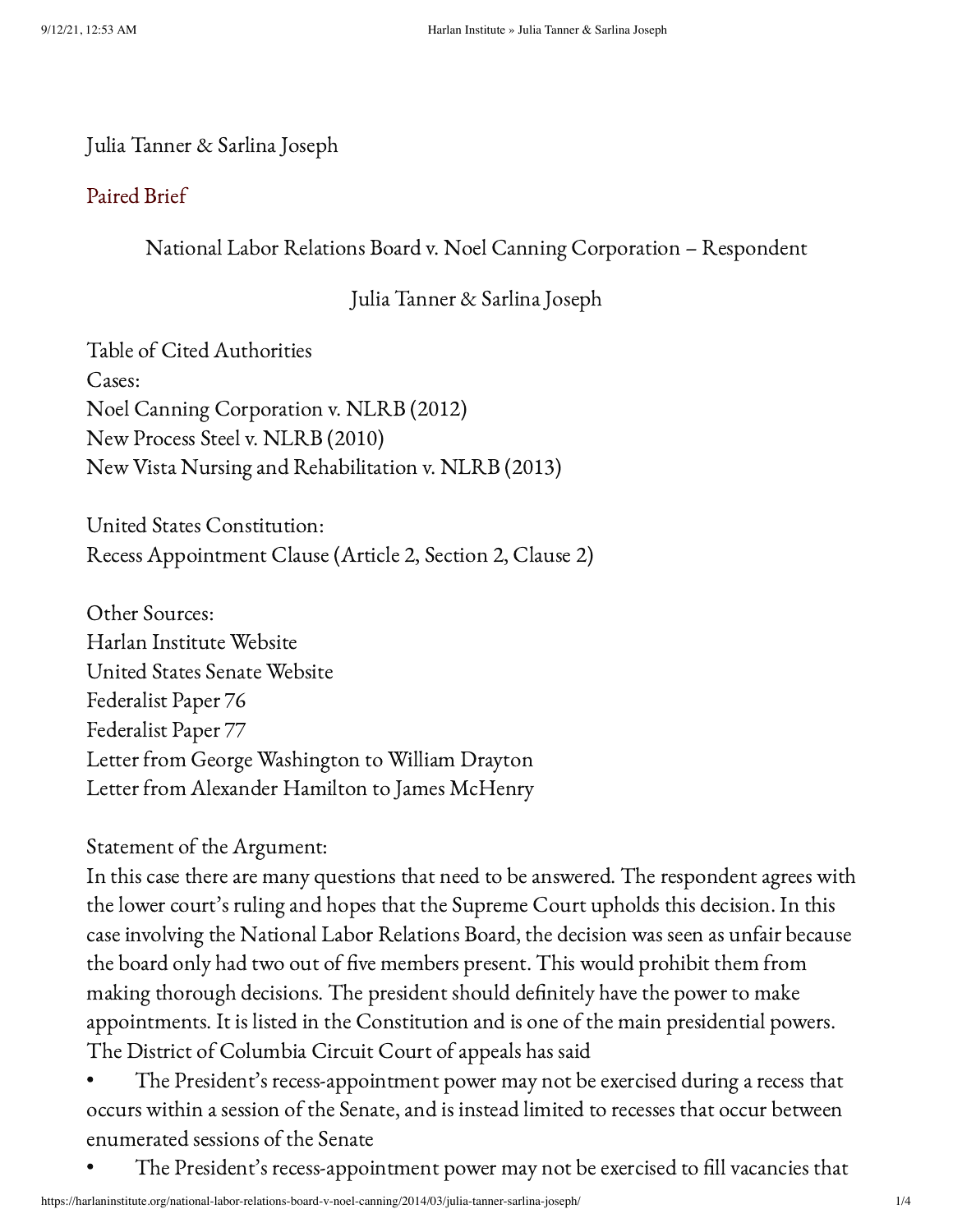exist during a recess, and is instead limited to vacancies that first arose during that recess

The President's recess-appointment power may not be exercised when the Senate is convening every three days in pro forma sessions.

### Argument:

The President should not have the right to exercise their recess-appointment power during a recess that occurs within a session of the Senate, to fill vacancies that exist during a recess, nor during the time when the Senate is convening every three days in pro forma sessions. The U.S. Constitution Article 2, Section 2, Clause 2, also known as the "Recess Appointments Clause" states that the President "shall have Power to fill up all Vacancies that may happen during the Recess of the Senate, by granting Commissions which shall expire at the End of their next Session." When it comes to nominating officers the President must consult with the Senate for advice and consent, Article 2 Section 2 Clause 2 of constitution says "shall nominate, and by and with the Advice and Consent of the Senate, shall appoint Ambassadors, other public Ministers and Consuls, Judges of the Supreme Court, and all other Officers of the United States…"

In a letter from Alexander Hamilton to James McHenry the opinion that the president should not make appointments on his own was stated. Hamilton said "In my opinion vacancy is a relative term, and presupposes that the office has been once filled. If so, the power to fill the vacancy is not the power to make an original appointment… It is clear, that independent of the authority of a special law, the president cannot fill a vacancy which happens during a session of the Senate." So not only are we questioning recess appointment power today, but back in the 1700s it was decided as unfair from many individuals opinions as well.

The letter from President George Washington to William Drayton has proven the meaning of the Recess Appointments Clause. Washington stated in the letter "Sir. The Office of Judge of the district Court in and for South Carolina District having become vacant; I have appointed you to fill the same, and your Commission therefore is enclosed. You will observe that the commission which is now transmitted to you is limited to the end of the next Session of the Senate of the United States. This is rendered necessary by the Constitution of the United States, which authorizes the President of the United States to fill up such vacancies as may happen during the recess of the Senate—and appointments so made shall expire at the end of the ensuing Session unless confirmed by the Senate; …." This letter proves that appointments made during a session is limited and will expire at the end of the session, unless Senate confirms the appointment.

In the National Labor Relations Board v. Noel Canning Corporation case President Barack Obama appointed three members to the three vacant spots on the NLRB. The Noel Canning Corporation is a canning and bottling facility that was announced to being an unfair labor union by the National Labor Relations Board. This led Noel Canning to file a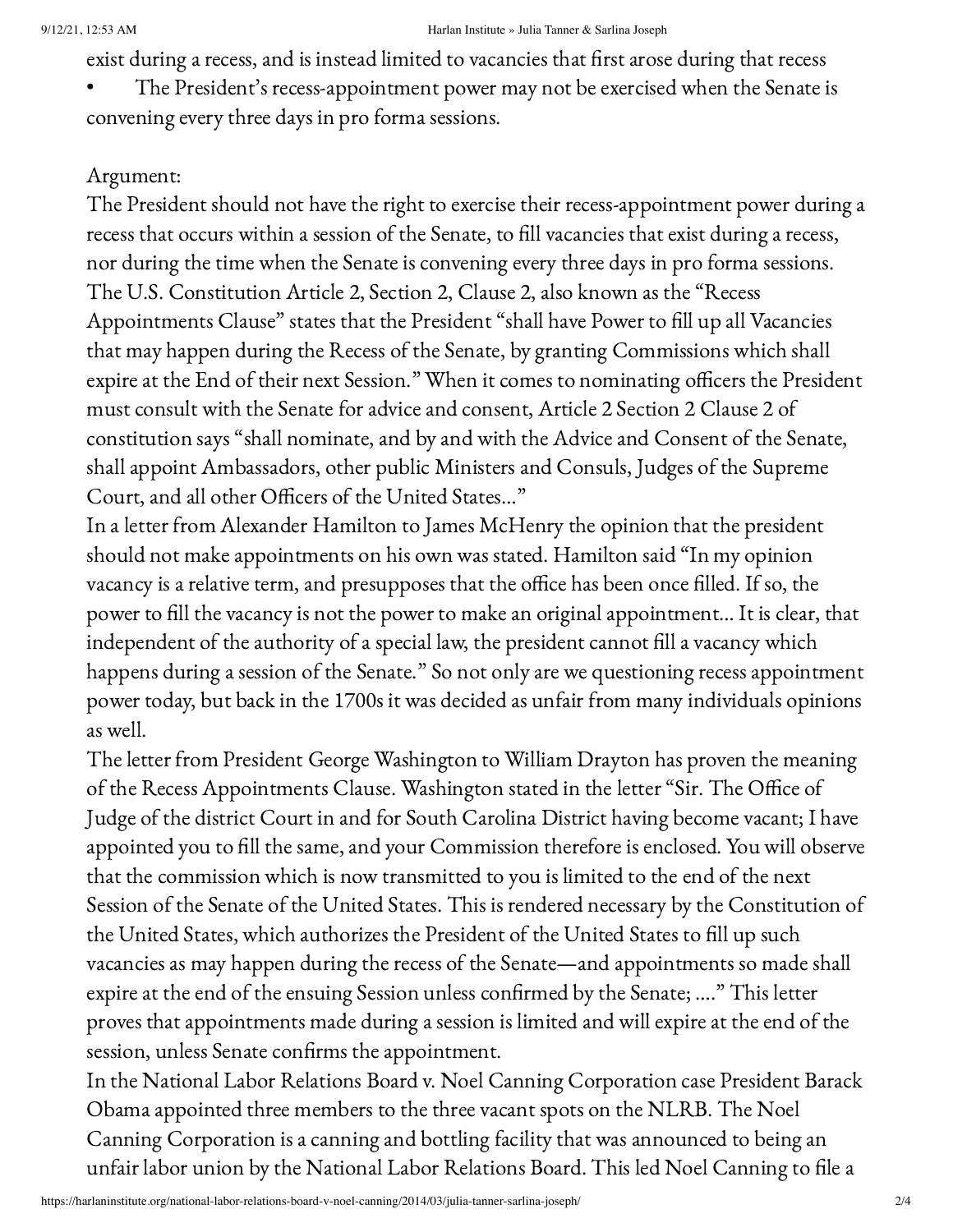#### 9/12/21, 12:53 AM Harlan Institute » Julia Tanner & Sarlina Joseph

petition on the presidential appointment powers. The United States Court of Appeals and the D.C. Circuit reviewed this petition and decided that indeed the appointment powers are unconstitutional. The courts also came to the conclusion that the appointments can only be made in-between sessions of Congress and with vacancies that only arrive during Congressional recesses. The D.C. Circuit panel that came to these conclusions was composed of judges David Sentelle, Karen LeCraft Henderson, and Thomas Griffith. In the New Process Steel v. National Labor Relations Board case the board was only using two out of five seats. The Court came to the decision that this was illegal and unconstitutional. They also questioned whether they should appoint two new members to the board which is what brought up the confusion of the Appointment Clause. They came to the conclusion that there must be at least three members present in order to make a decision.

The NLRB v. New Vista Nursing and Rehabilitation case is another example. New Vista refused to agree with the elected union representatives. A petition was made to review the Third Circuit, a federal court with appellate jurisdiction over courts in the District of Delaware, District of New Jersey, and the eastern, middle, and western districts of Pennsylvania. The Third Circuit decided that the Board lacked members in order to make a decision. The Third Circuit also did not find New Vista's argument persuasive. In Federalist Paper 77 Hamilton stated that the role of the Senate is to restrain the president in his powers of appointment when necessary. Hamilton is saying the Senate has the authority to prevent the president of his powers of appointment which ties to Article 2 Clause 2 Section 2 saying the President has to consult with the Senate. The President needs the Senate to do things and do them the constitutional way. Federalist Paper No.76 Senate Rule (6) this provides rather strong evidence that the Senate itself considers an adjournment of more than 30 days to be the equivalent of an inter-session recess for purposes of nominations. The President is allowed to fill vacancies during the period of adjournment between two sessions of the Congress, not between intra-session recesses based on the 18th century. "My opinion upon the whole is that the President cannot now grant a temporary commission to a Chief Coiner." (Edmond Randolph) Randolph did not believe the President had the right to fill the vacancy. Senate has to approve of the President's nominee according to the U.S. Constitution.

The President's recess-appointment power may not be exercised to fill vacancies that exist during a recess, and is instead limited to vacancies that first arose during that recess. The President's appointment power is clearly limited to vacancies that first arose during that recess, but there was no recess. Presidents can only call vacancies during adjournment not mid-session break, or intra-session.

Many interpret the U.S. Constitution into their own views and beliefs which will lead to disagreements with other individuals. Making everything broader and extending too many powers will lead a tyranny. This whole case is based on "Separation of Powers". If